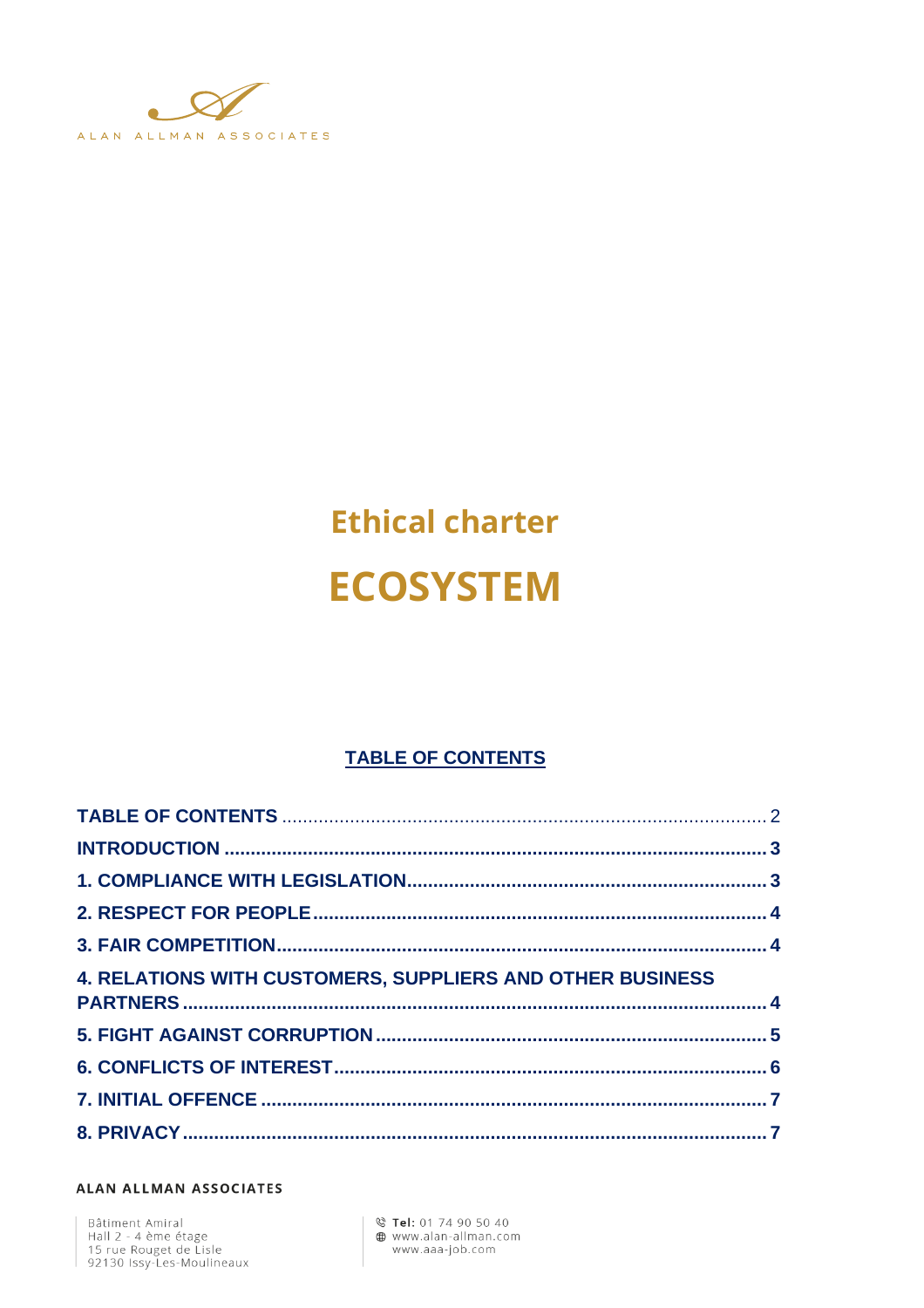

| 9. ACCURACY OF ACCOUNTING AND FINANCIAL INFORMATION  8           |  |
|------------------------------------------------------------------|--|
|                                                                  |  |
|                                                                  |  |
| 12. HEALTH AND SAFETY AT WORK - ANTI-DISCRIMINATION AND ANTI-    |  |
| 13. ENVIRONMENTAL PROTECTION - SOCIAL RESPONSIBILITY 10          |  |
| 14. COMMUNICATION WITH THIRD PARTIES: THE MEDIA, SOCIAL NETWORK, |  |
|                                                                  |  |
|                                                                  |  |
|                                                                  |  |
| 18. ENTRY INTO FORCE AND MODIFICATION OF THE ETHICAL CHARTER 13  |  |

## **INTRODUCTION**

#### *Code of Ethics*

The Ethical Charter defines the principles and values to which ALAN ALLMAN ASSOCIATES and all its subsidiaries (hereinafter referred to as "the Group" or "ALAN ALLMAN ASSOCIATES" or "the Company") adhere and which must guide each Group employee in carrying out the daily duties of their profession.

Integrity, ethics, social responsibility, loyalty, respect for the individual, transparency, the fight against corruption and unfair competition are fundamental values in the conduct of business.

This Ethical Charter applies to all the Group's Employees (corporate officers, directors, managers, employees, etc.) hereinafter referred to as "the Employees", as well as to all persons with whom the Group is associated, such as its clients, suppliers, advisors,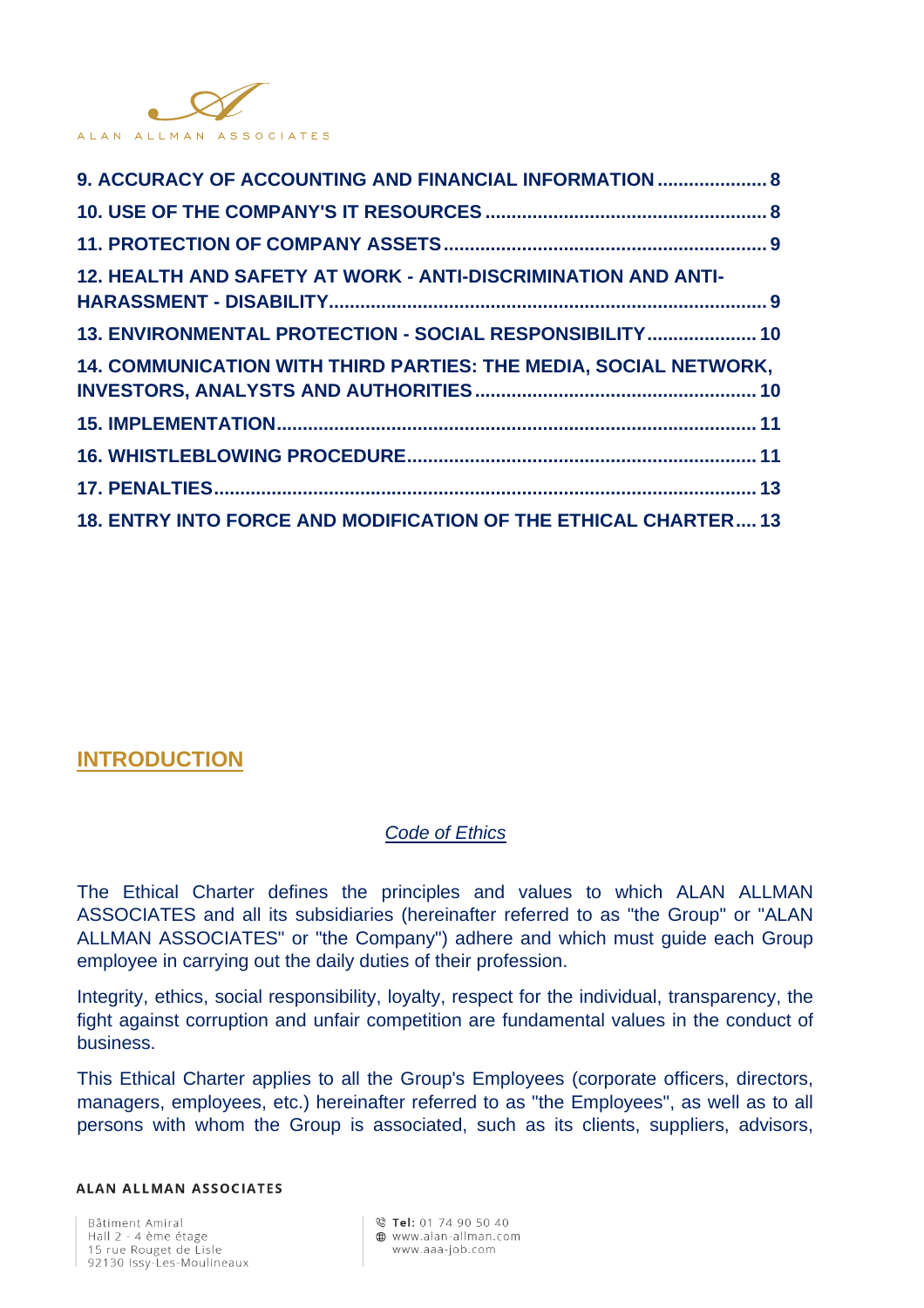

auditors, consultants, subcontractors, agents and other intermediaries representing ALAN ALLMAN ASSOCIATES

The principles set out in this Charter encourage ALAN ALLMAN ASSOCIATES to conduct business and perform work in a manner that maintains and enhances the trust of clients and stakeholders.

Each Employee, whatever their hierarchical level, must apply, within the limits of their duties and responsibilities, the rules set out below which are part of the loyal and good faith execution of their employment contract or corporate mandate and ensure that they are also applied within their team or by persons under their responsibility.

Employees who fail to comply with applicable laws or regulations, or with the principles of this Charter, may be subject to disciplinary measures in accordance with the internal regulations and/or legal provisions.

## **1. COMPLIANCE WITH LEGISLATION**

The Group is committed to complying with the laws and regulations in each country where it operates.

Respect for the law is an essential value. It is the responsibility of all Employees to know and fully comply with applicable laws and regulations, as well as the various policies and guidelines established by the Company in its various areas of activity.

All Employees are required to keep themselves informed of the provisions in effect in the Company concerning their area of responsibility, to observe them and, in case of doubt and need, to consult the competent departments for further information and advice.

# **2. RESPECT FOR PEOPLE**

The management of human resources, the leadership of staff and the relationships between staff are based on the principles of mutual trust and respect, with a concern to treat everyone with dignity.

The company intends to apply a fair and legally compliant human resources policy. In particular, it prohibits any discrimination.

Any pressure, pursuit or harassment of a moral or sexual nature is prohibited.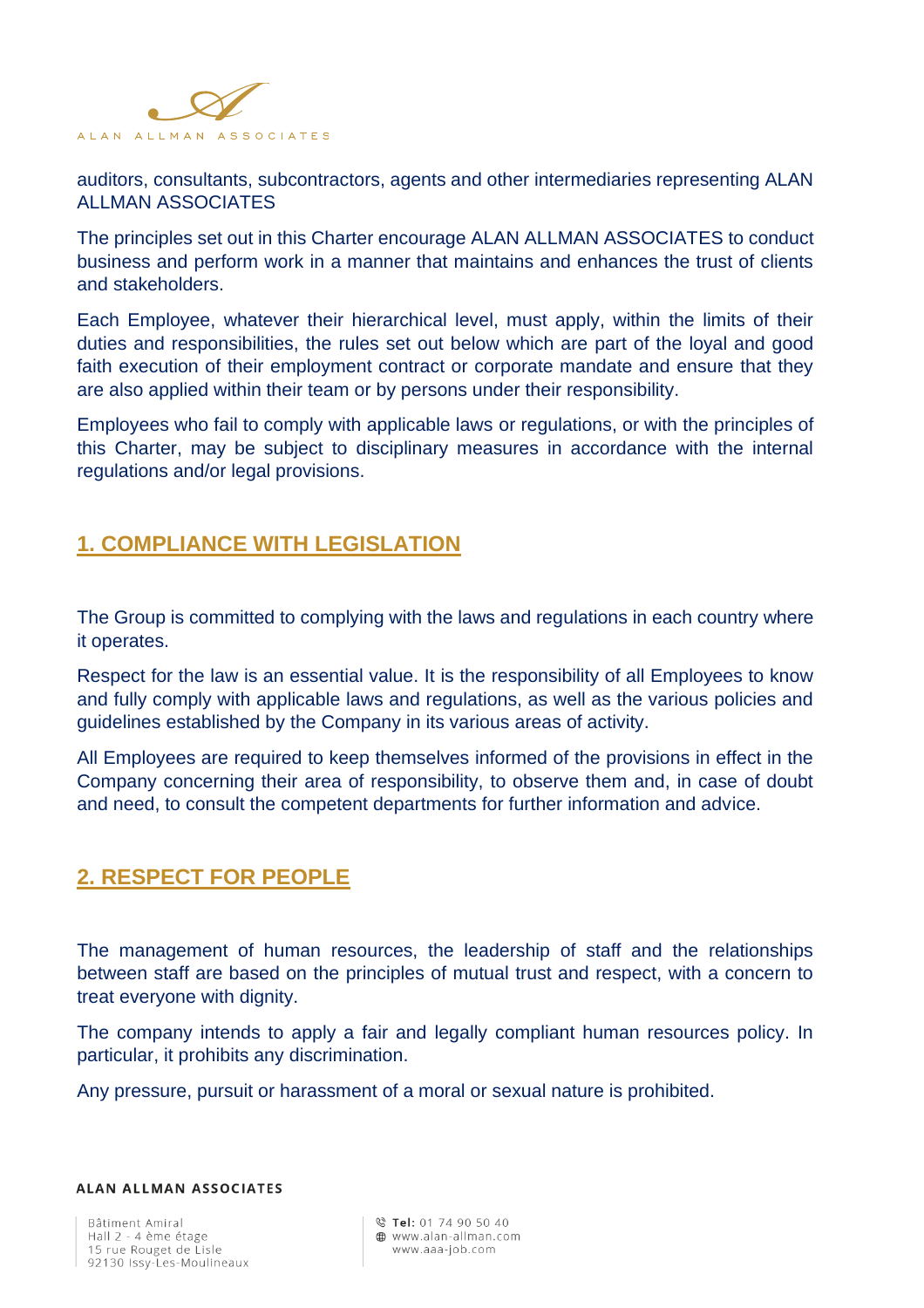

Each Employee has the right to respect for their private life, in particular through regulations relating to computer data.

Ensuring and reinforcing the safety of employees in the exercise of their activities is a permanent concern.

# **3. FAIR COMPETITION**

ALAN ALLMAN ASSOCIATES ensures that the rules of competition are respected so that competition is fair and equitable. No action of the Group shall prevent, restrict or distort competition.

ALAN ALLMAN ASSOCIATES rejects all unfair competitive and commercial practices, in particular any agreement with competitors or any concerted practice concerning financial conditions, the distribution of services, markets or clients.

Not only any formalized agreement, but also any concerted practice or informal discussion having the effect or purpose of restricting free or fair competition is prohibited.

This means that financial conditions are set independently and that our competitors and customers are free to make their own decisions.

# **4. RELATIONS WITH CUSTOMERS, SUPPLIERS AND OTHER BUSINESS PARTNERS**

ALAN ALLMAN ASSOCIATES maintains honest and fair relationships with all its stakeholders and, in particular, with its customers, suppliers and other business partners, in accordance with the ethical principles listed in the preamble.

Consequently, the Group is obliged to honour its contractual commitments and to respect both the letter and the spirit of its commercial agreements. Employees must ensure that they act with professionalism, integrity and fairness in order to encourage clients to use the services of the Group.

Commercial action, both in France and abroad, is carried out in compliance with local regulations, which all employees are required to know. In particular, the Group complies with the specific rules governing private and public procurement, regardless of the country in which it operates.

ALAN ALLMAN ASSOCIATES endeavours to select its suppliers and service providers on the basis of quality, performance, cost and suitability for its needs. The Group expects from

#### **ALAN ALLMAN ASSOCIATES**

Bâtiment Amiral Hall 2 - 4 ème étage 15 rue Rouget de Lisle 92130 Issy-Les-Moulineaux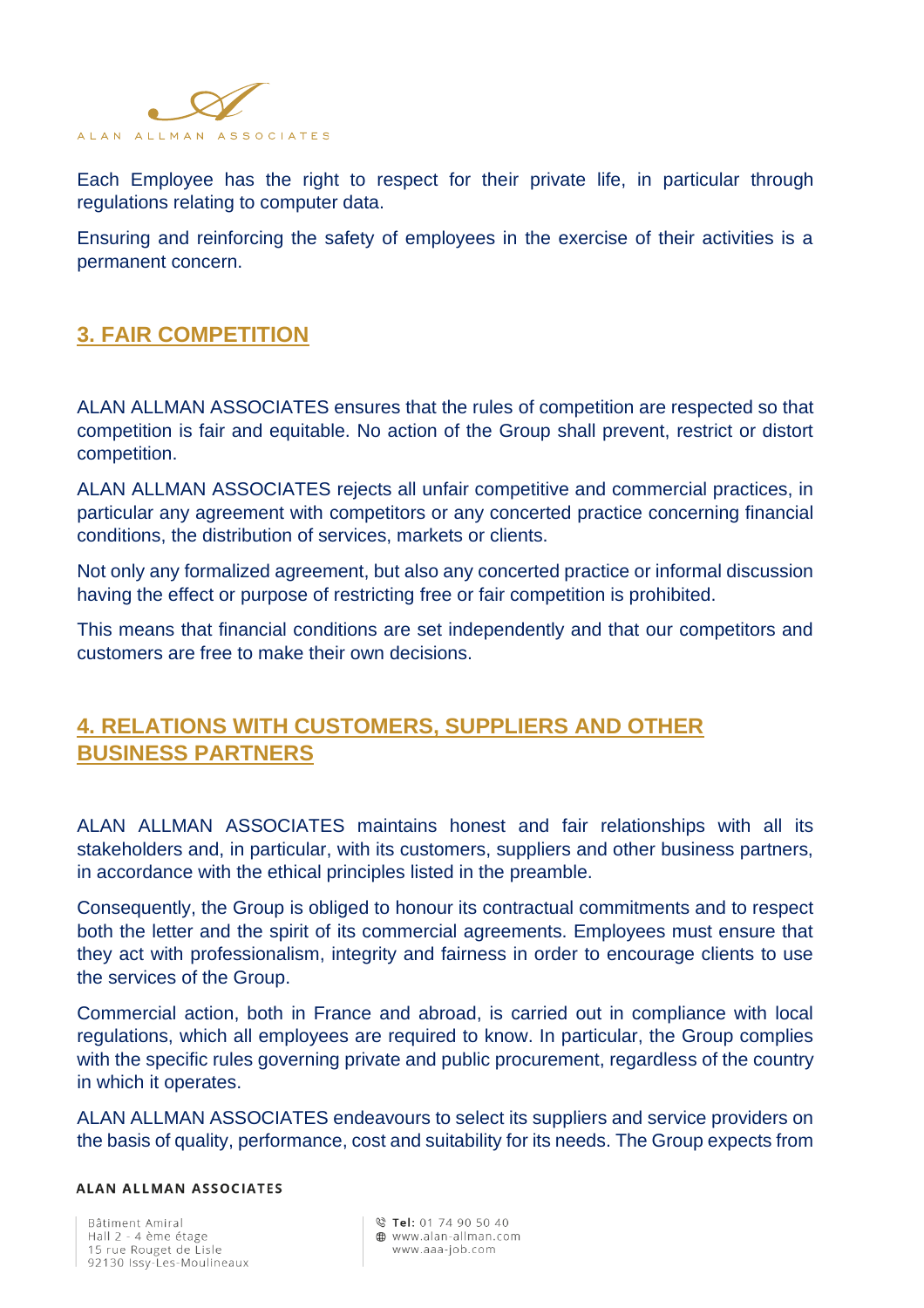

its partners an equivalent commitment in terms of respect for human rights, fair sales and marketing practices, protection of confidential information and intellectual property, the fight against corruption and, more generally, business ethics.

It is the responsibility of each employee to select partners on an objective basis, without favouritism or discrimination, using a rigorous selection process.

It may be necessary to use external business partners (business introducers, subcontractors) as part of a service provision. All Employees using a business partner must ensure that appropriate checks are carried out and that the business partner has committed to comply with the requirements of this Charter before entering into a business relationship with them.

The services provided by ALAN ALLMAN ASSOCIATES comply with established quality, health, safety and environmental standards at its own and its clients' sites.

# **5. FIGHT AGAINST CORRUPTION**

ALAN ALLMAN ASSOCIATES is committed to fighting corruption, influence peddling, bribery, illegal interest taking, misappropriation of public funds, favouritism or any other breach of probity in the countries in which it operates.

It applies national and international anti-corruption laws in all countries where the Group operates.

ALAN ALLMAN ASSOCIATES has developed an anti-bribery code of conduct to meet the requirements of the French "Sapin II" law of 9 December 2016. This anti-bribery code is intended to guide the actions and behaviour of employees on a daily basis with regard to:

-Gifts and invitations,

- -Relations with public officials,
- Relations with suppliers, customers,
- -Patronage and sponsorship,
- Relations with consultants,
- Facilitation payments..

# **6. CONFLICTS OF INTEREST**

#### **ALAN ALLMAN ASSOCIATES**

Bâtiment Amiral Hall 2 - 4 ème étage 15 rue Rouget de Lisle 92130 Issy-Les-Moulineaux

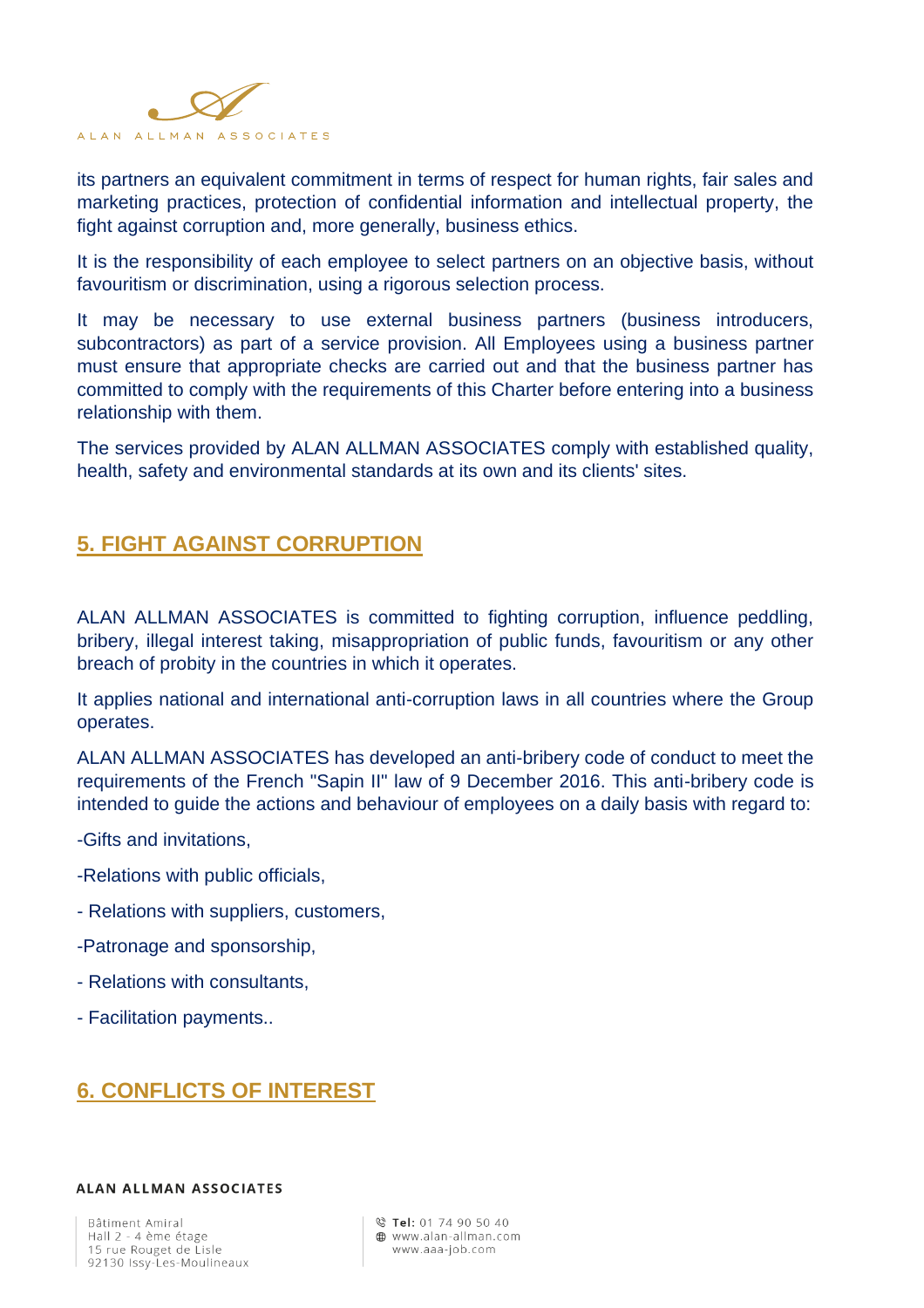

A conflict of interest arises when, for example, an employee is in a position to influence a Group decision that may confer a personal benefit on them or that may favour a relative or close friend.

ALAN ALLMAN ASSOCIATES' business decisions are made objectively, without any personal considerations.

Any activity or mission of Employees and the Group's governance bodies (management committee, strategic committee, board of directors, supervisory board, etc.) that runs counter to the interests of the Company are prohibited by the Group.

Many situations can give rise to this type of conflict, in particular when an Employee or someone close to them has a direct or indirect interest in a competitor, supplier or client of ALAN ALLMAN ASSOCIATES.

Ancillary activities on behalf of companies of a competitor, customer, partner or supplier as well as financial participations in such companies must be reported to the line manager who will inform the Compliance Officer; they are only permitted after express written authorisation from the Management. Financial contributions from close family members must be reported to the Management.

The same will apply if a close family member is an employee of a competing company, customer or supplier.

Employees of ALAN ALLMAN ASSOCIATES must identify the risks of conflict of interest, disclose them to their line manager or to the Legal Department and act, in all circumstances, in the best interests of the Group. In the interests of integrity, they should also refrain from any action that could lead to a real or potential conflict of interest. Employees should not use their position within ALAN ALLMAN ASSOCIATES for direct or indirect personal gain. When faced with a conflict of interest, the Employee must not take part in the decision concerned.

## **7. INITIAL OFFENCE**

Any non-public financial, strategic, technical, legal, organisational or governance information that could influence the ALAN ALLMAN ASSOCIATES share price (insider information) must remain confidential until it is published by authorised persons in compliance with the applicable stock market regulations. Any employee with access to this type of information (permanent or occasional insider) must keep it confidential and refrain from carrying out any transactions on the shares, either on their own behalf or on behalf of others, as long as this information has not been made public. Using this information for direct or indirect personal gain is not only contrary to the Group's rules of conduct, but also to the law and in particular to the AMF regulations.

#### ALAN ALLMAN ASSOCIATES

Bâtiment Amiral Hall 2 - 4 ème étage 15 rue Rouget de Lisle 92130 Issy-Les-Moulineaux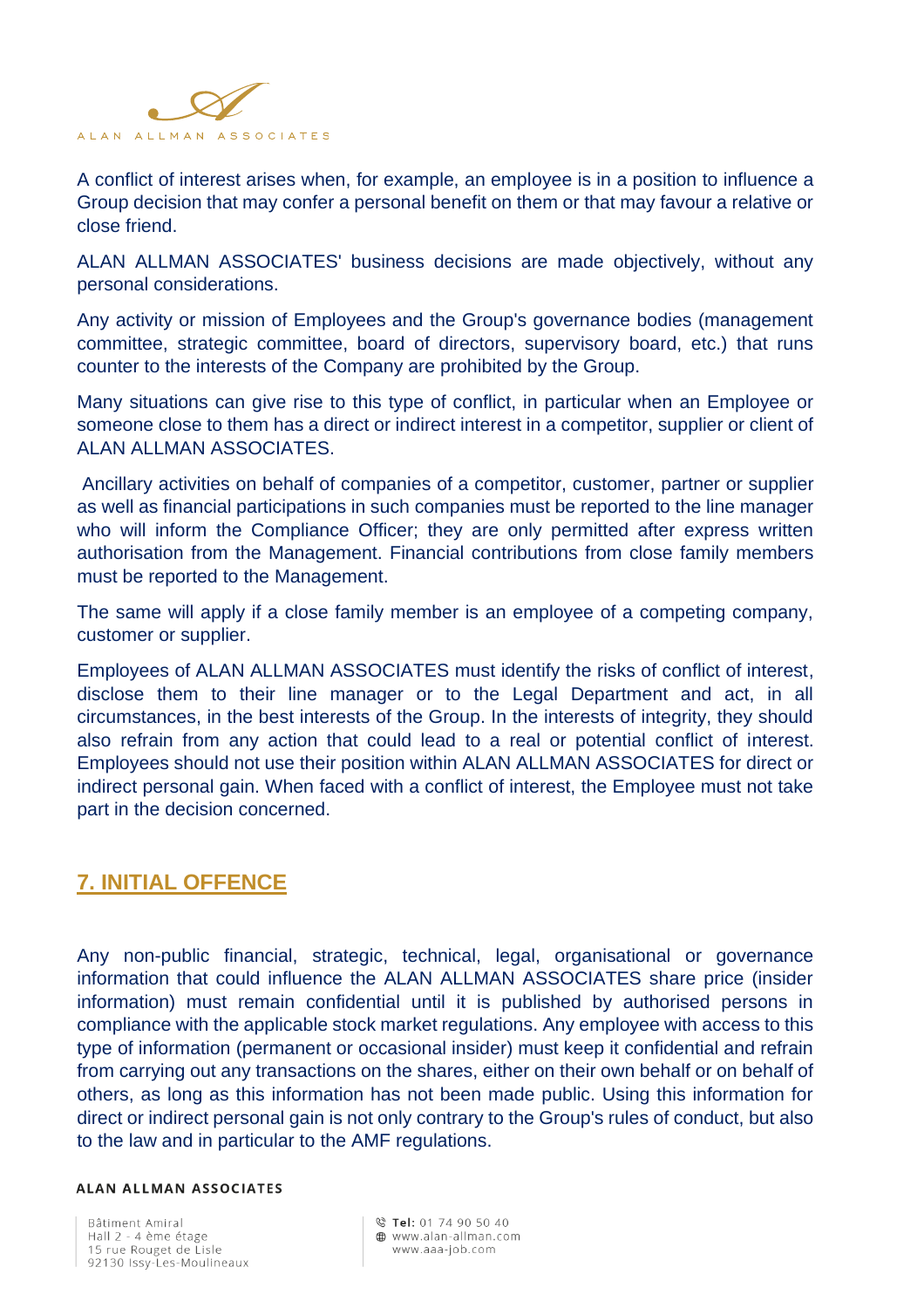

The persons concerned are the members of the Board of Directors, the Executive Management, the members of the Strategy Committee by virtue of their status (permanent insiders) and, where applicable, on a case-by-case basis depending on the transactions, certain Group employees, lawyers or partners (occasional insiders). The Company shall list permanent or occasional insiders after informing them of the rules applicable to the holding, communication and use of inside information and of the sanctions incurred in the event of a breach of those rules.

## **8. PRIVACY**

ALAN ALLMAN ASSOCIATES endeavours to ensure that the confidentiality of data, information, know-how, intellectual and industrial property rights and business secrets related to its activities is respected within the Group and in the performance of its contracts. All Employees are required to keep confidential information relating to ALAN ALLMAN ASSOCIATES, its clients, suppliers and Employees to themselves.

This obligation continues even after they leave the Group.

All confidential information must be kept and remain confidential, unless it has been the subject of authorised public dissemination, as its unauthorised disclosure could be detrimental to ALAN ALLMAN ASSOCIATES.

Each employee must ensure that any information that is not public remains strictly confidential. This obligation of confidentiality covers not only information relating to the Company.

Each employee must:

- limit the disclosure of confidential information to those with a legitimate need to know;

- keep securely, in any format (paper or electronic), all confidential data relating to the activities of the Company and of the companies with which it has business relations;

- prevent any disclosure of confidential information to persons outside ALAN ALLMAN ASSOCIATES (including their family members).

## **9. ACCURACY OF ACCOUNTING AND FINANCIAL INFORMATION**

ALAN ALLMAN ASSOCIATES is committed to providing accurate, transparent and regular information. The fairness of the accounts enables the Group to base its decisions on complete, accurate and reliable information.

#### **ALAN ALLMAN ASSOCIATES**

Bâtiment Amiral Hall 2 - 4 ème étage 15 rue Rouget de Lisle 92130 Issy-Les-Moulineaux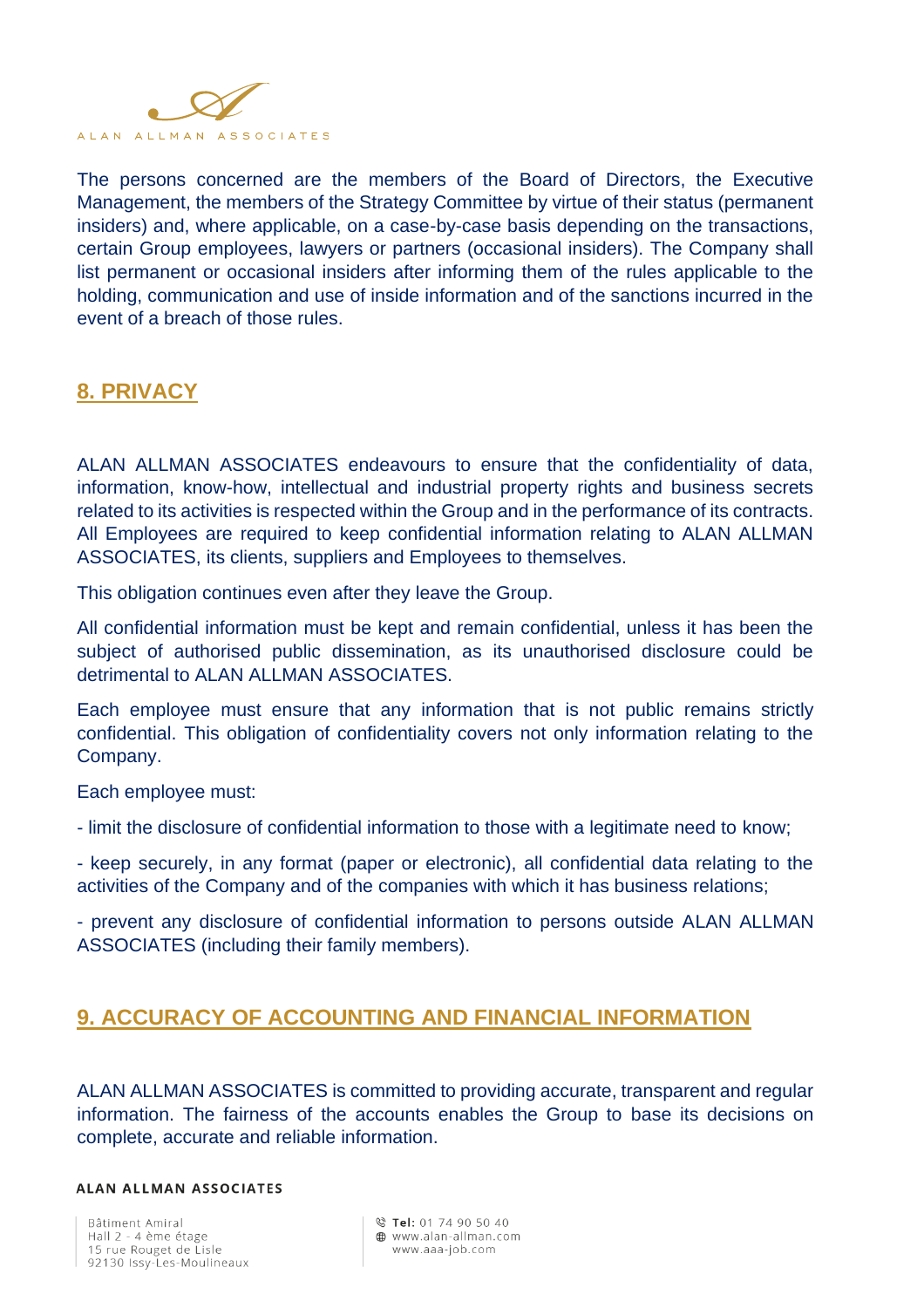

ALAN ALLMAN ASSOCIATES and its employees are obliged to produce regular and accurate accounts that give a true and fair view of the financial situation, the results of operations, transactions, assets and liabilities of the Group. The preparation of these documents must be in accordance with accounting principles with entries supported by appropriate documents issued by bona fide parties.

All documents are kept in accordance with applicable laws and Group policies.

Any transfer of funds requires particular vigilance, especially as regards the identity of the recipient and the reason for the transfer.

The dissemination of financial information and the transactions that Employees carry out on the stock markets, whether these are transactions carried out by virtue of their duties or personal transactions in ALAN ALLMAN ASSOCIATES listed securities, must comply with the laws and regulations governing financial activities

## **10. USE OF THE COMPANY'S IT RESOURCES**

The Group's employees must comply with the Charter for the use of IT and telecommunications resources and the IT systems security policy in force within the Group.

Information technology - hardware, software, networks and the information contained therein - is a key factor in the success of the Company and should be used responsibly and only for legitimate purposes.

E-mails should be drafted with the same care as any other written communication. In particular, Employees are prohibited from using the computer systems of ALAN ALLMAN ASSOCIATES to consult, save or send Internet pages or messages with illicit or defamatory content.

Personal use of the Company's IT resources, such as sending e-mails to third parties, must be kept to a minimum and must never involve the installation of hardware or software that does not comply with ALAN ALLMAN ASSOCIATES' IT standards or infringes the copyright of third parties.

## **11. PROTECTION OF COMPANY ASSETS**

ALAN ALLMAN ASSOCIATES expects its employees to manage the company's assets responsibly and to make business decisions on the basis of transparent risk-benefit analyses.

#### **ALAN ALLMAN ASSOCIATES**

Bâtiment Amiral Hall 2 - 4 ème étage 15 rue Rouget de Lisle 92130 Issy-Les-Moulineaux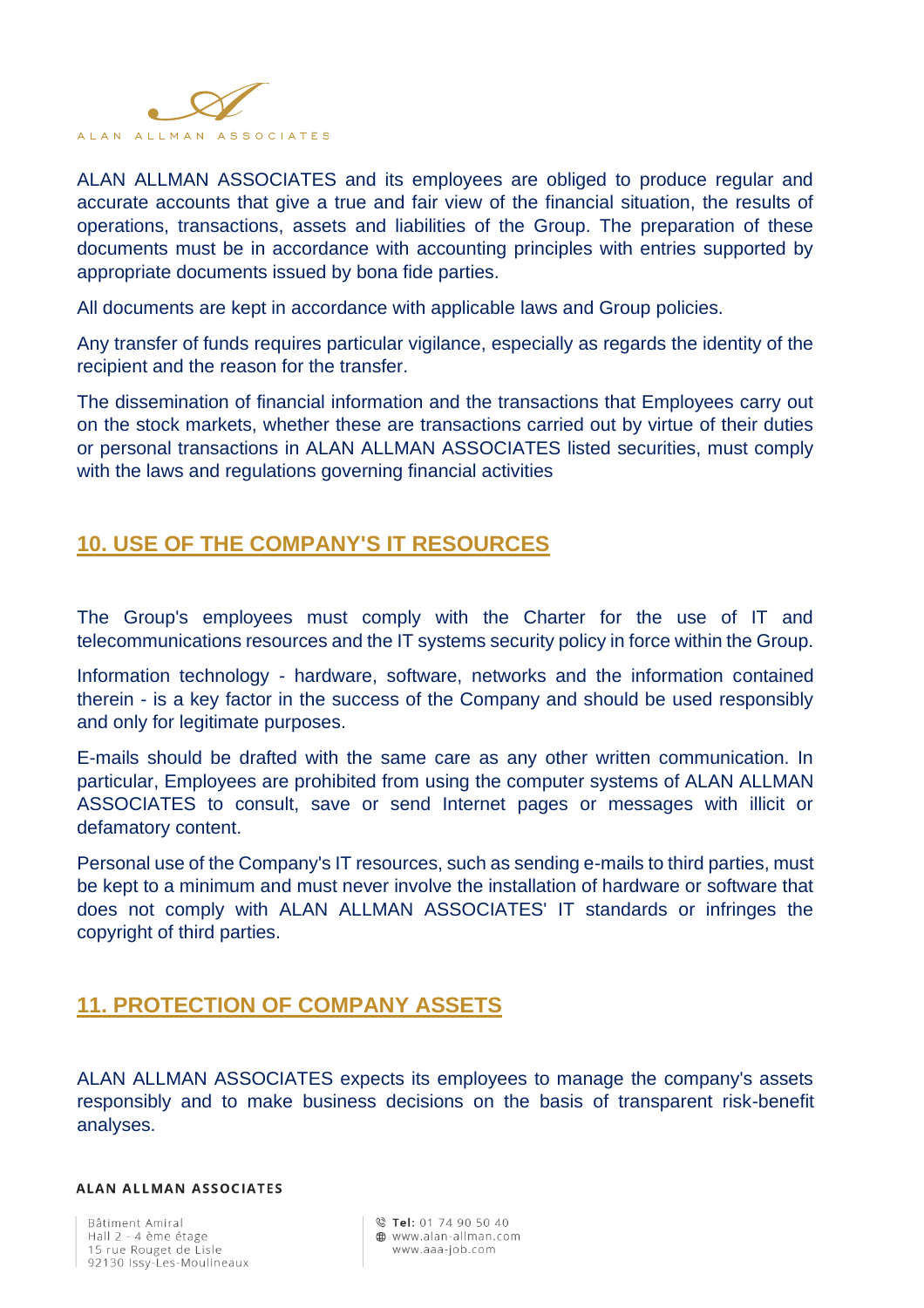

Assets include, in particular, patents, trademarks, know-how, lists of customers, subcontractors or suppliers, information on markets, technical or commercial practices, commercial offers and technical studies, and more generally all data or information to which Employees have access in the performance of their duties.

The integrity of the business partners of ALAN ALLMAN ASSOCIATES, among others, must therefore be verified in accordance with the relevant rules and practices.

Employees are not permitted to use the Group's assets for personal, illegal or unlawful purposes. This does not include the belongings made available to them in the context of their function and the benefits in kind granted in accordance with the regulations in force.

Similarly, the Company's name may not be used by an Employee for personal purposes, particularly on social networks or on the Internet. They may not speak on behalf of the Company unless expressly authorised to do so by the Management.

# **12. HEALTH AND SAFETY AT WORK - ANTI-DISCRIMINATION AND ANTI-HARASSMENT - DISABILITY**

ALAN ALLMAN ASSOCIATES guarantees adequate working conditions for its Employees, including health and safety, who have a duty to contribute to this by complying with the Company's rules in this area.

The Group guarantees its employees and stakeholders a working environment that excludes any discrimination on the basis of gender, sexual orientation, ethnic origin or religion, the status of employee representative, the exercise of a trade union mandate, political opinions, disability, age and any other offensive physical, verbal or visual behaviour. Any form of harassment is prohibited and sanctioned in accordance with the national laws in force.

ALAN ALLMAN ASSOCIATES is committed to treating all employees with respect and fairness and to promoting equal opportunity in all aspects of employment. Each employee must therefore respect the safety, rights and opinions of their colleagues as well as their cultural or specific characteristics.

Furthermore, ALAN ALLMAN ASSOCIATES expects its managers to respect gender equality at work.

#### **ALAN ALLMAN ASSOCIATES**

Bâtiment Amiral Hall 2 - 4 ème étage 15 rue Rouget de Lisle 92130 Issy-Les-Moulineaux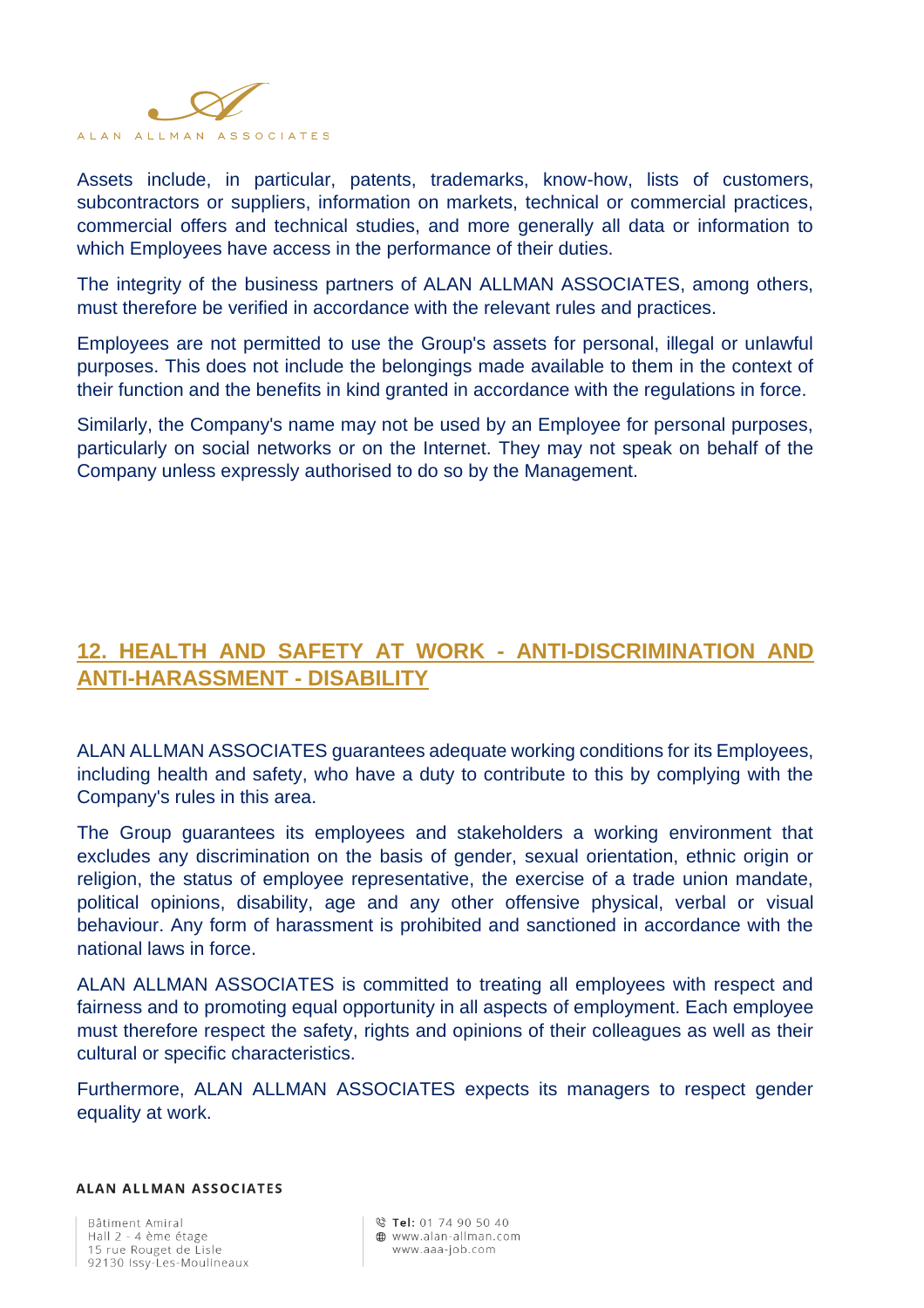

ALAN ALLMAN ASSOCIATES does not use any form of forced labour. In accordance with international conventions, it prohibits child labour.

ALAN ALLMAN ASSOCIATES offers its employees training opportunities that are specially adapted to their field of activity and their requirements.

ALAN ALLMAN ASSOCIATES respects the privacy of its employees and protects their personal data.

The Group has an active policy on disability, in particular by encouraging the employment and integration of disabled employees and by supporting people in the event of a disability occurring in the course of their professional life.

## **13. ENVIRONMENTAL PROTECTION - SOCIAL RESPONSIBILITY**

The Group is committed to preserving natural and energy resources. This necessarily implies compliance with the legal provisions in force concerning environmental protection.

# **14. COMMUNICATION WITH THIRD PARTIES: THE MEDIA, SOCIAL NETWORK, INVESTORS, ANALYSTS AND AUTHORITIES**

All communication with these external parties must be accurate and comply with regulatory and legal requirements, in particular the requirements to which ALAN ALLMAN ASSOCIATES is subject as a listed company.

In order to ensure consistency, truthfulness of communications and compliance with legal requirements, only Employees specifically authorised by senior management may make statements and respond to requests for information from the media, investors, analysts, regulators and other authorities. These same persons are the only ones entitled to delegate this authorisation.

Employees are strictly prohibited from creating pages or accounts in the name of the Company on the Internet, from using the Company's logos and from speaking in the name of and on behalf of the Company without having been expressly authorised to do so by senior management.

## **15. CONTINUOUS TRAINING**

#### **ALAN ALLMAN ASSOCIATES**

Bâtiment Amiral Hall 2 - 4 ème étage 15 rue Rouget de Lisle 92130 Issy-Les-Moulineaux

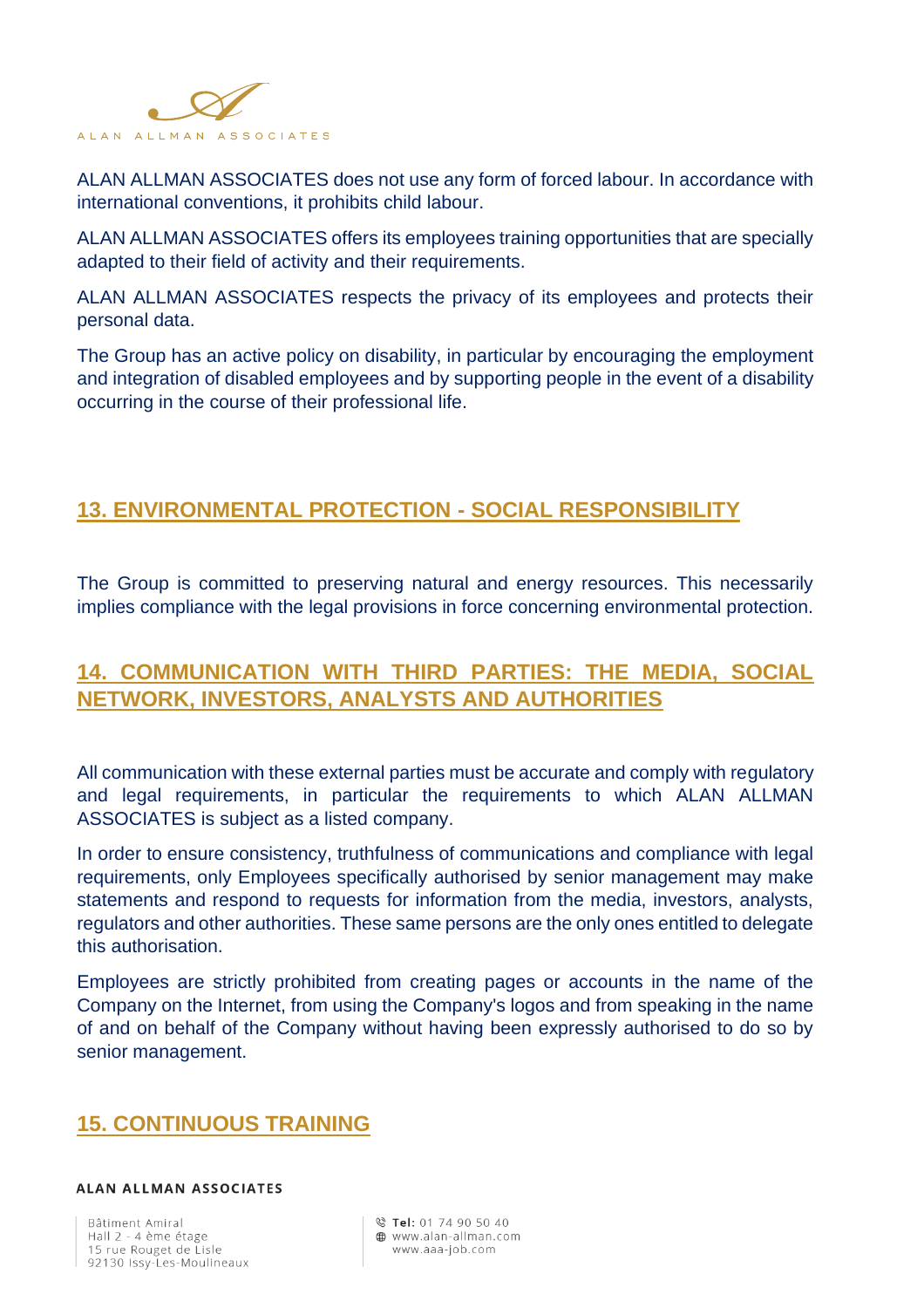

Employees are strictly prohibited from creating pages or accounts in the name of the Company on the Internet, from using the Company's logos and from speaking in the name of and on behalf of the Company without having been expressly authorised to do so by senior management.

#### **16. IMPLEMENTATION**

All ALAN ALLMAN ASSOCIATES employees are required to behave in accordance with this Ethical Charter.

Directors are given a special role in this respect, that of setting an example.

As contact persons, they answer all questions concerning the principles of conduct and ensure that employees are sufficiently informed about the values of ALAN ALLMAN ASSOCIATES, especially in their area of responsibility.

Each Employee may contact their human resources department for any questions relating to this Charter.

It is the responsibility of each Employee to inform their hierarchical authority without delay of any legal infringement or breach of the rules of ALAN ALLMAN ASSOCIATES that comes to their attention.

These communications must be in good faith and properly documented. All reports of suspected infringements will be treated with the utmost seriousness and confidentiality, in particular in the framework of the reporting procedure described below. The authors of these communications will not be subject to any retaliation, harassment or threats and their identity will be kept secret to the extent permitted by law.

Our business partners will be informed of this Ethical Charter. They too must behave with fairness, integrity and loyalty in accordance with the principles described

## **17. WHISTLEBLOWING PROCEDURE**

ALAN ALLMAN ASSOCIATES encourages its Employees to express their views, defend their opinions and report unacceptable behaviour or requests.

The normal way to raise such concerns is through the direct or indirect hierarchy.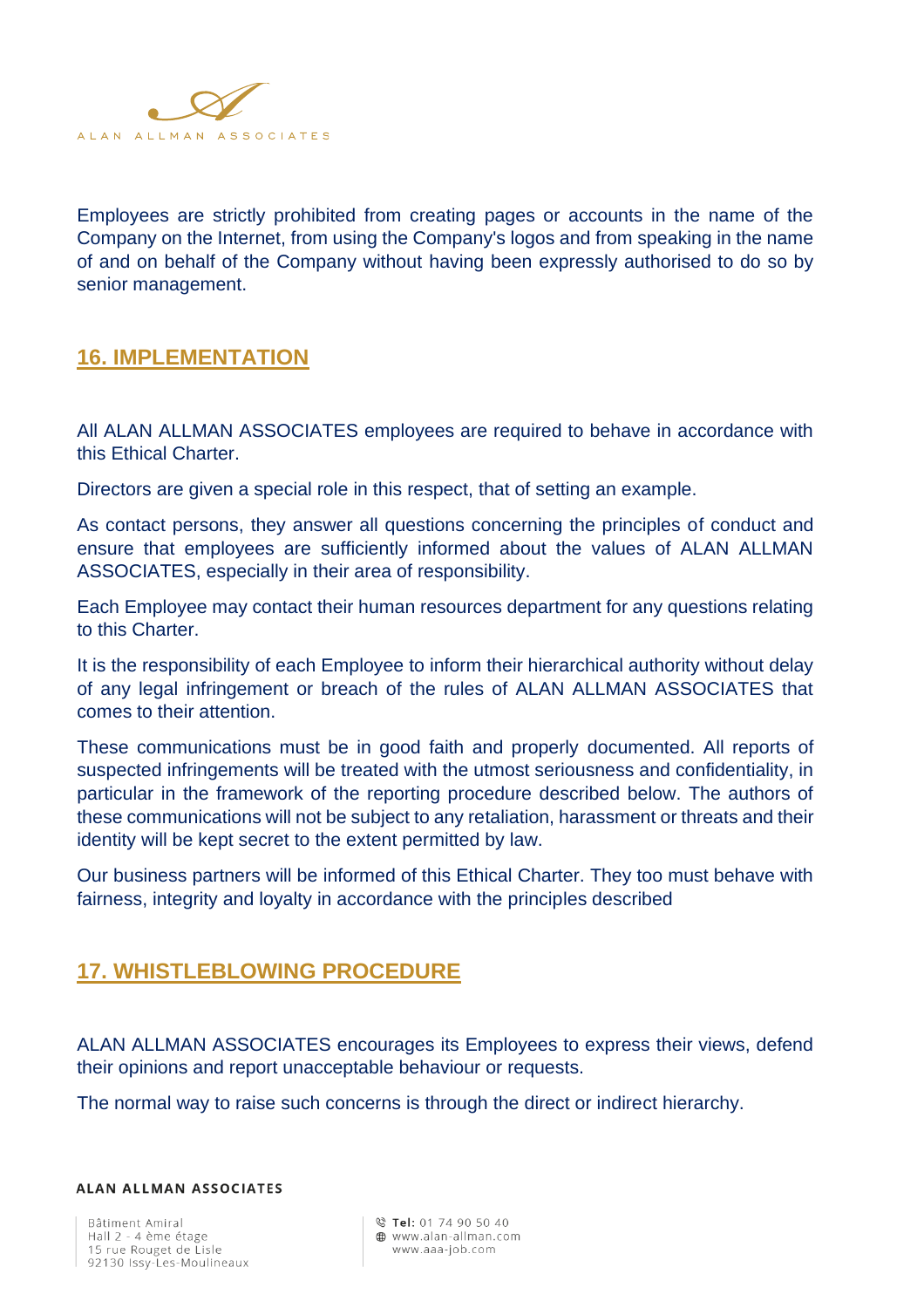

Nevertheless, any Employee who considers that information to the line manager may present difficulties or could not be followed up appropriately may refer the matter to the Group Compliance Officer, a function performed by the Group Managing Director.

This procedure is also open to external and occasional employees of the Company.

The Compliance Officer can be contacted via the following email address:

compliance@alan-allman.com

or by post to the following address:

Alan Allman Associates Legal Department 9-15 rue Rouget de Lisle 92130 Issy-les-Moulineaux

In this context, the author of the alert must provide the facts, information or documents, in whatever form or on whatever medium, to support the alert.

The author of the alert shall also communicate his/her contact details (telephone, e-mail, etc.) to enable, if necessary, an exchange with the Compliance Officer.

The Compliance Officer will inform the whistleblower of the receipt of their request within 5 working days and will inform them of the foreseeable time needed for its examination as well as the methods according to which they will be informed of the follow-up of their alert. During verification operations, the principles of confidentiality and presumption of innocence will be respected. The identity of the perpetrator, the facts and the persons concerned by the whistleblowing are kept strictly confidential.

Any investigation will also be conducted in accordance with the law.

During the course of this investigation, everyone will be required to cooperate fully and to provide, on first request, all information and documents.

The potential respondent will be informed of the nature of the allegations made against them but will not be informed of the identity of the person blowing the whistle.

The information may not be immediate if it is necessary, for example, to verify the facts, preserve evidence or refer the matter to the competent authorities.

Any information provided will only be shared with those who need to know in order to ensure that the whistleblowing is dealt with and/or that appropriate action is taken. These persons will be bound by an obligation of confidentiality.

Subsequently, the whistleblower, as well as the persons concerned by this action, will be informed in writing of the closure of the verification operations and the admissibility of the whistleblowing.